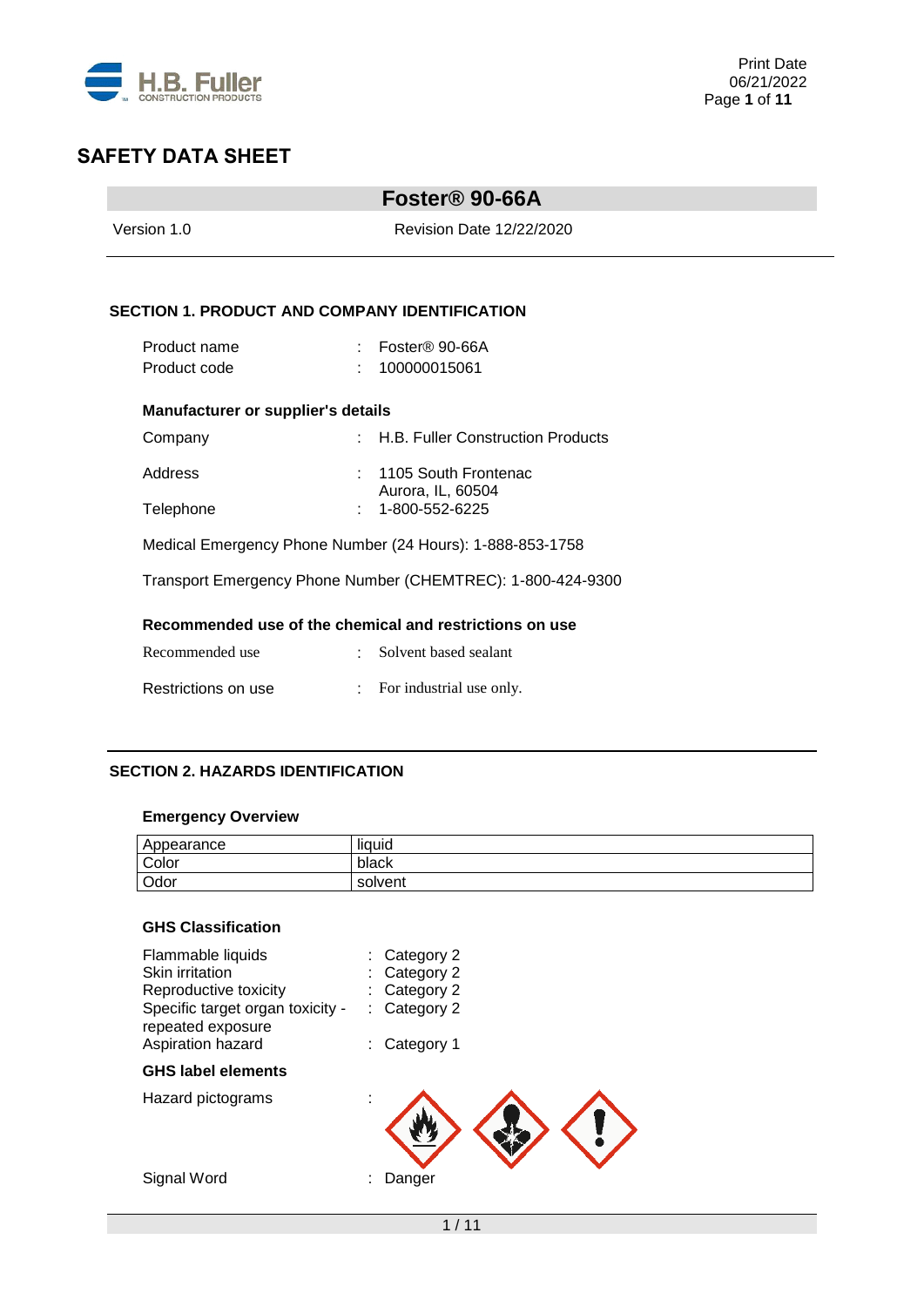

# **Foster® 90-66A**

Version 1.0 Revision Date 12/22/2020

#### **Hazard Statements:**

H225 Highly flammable liquid and vapor. H304 May be fatal if swallowed and enters airways. H315 Causes skin irritation. H361d Suspected of damaging the unborn child. H373 May cause damage to organs through prolonged or repeated exposure.

#### **Precautionary Statements:**

Prevention: P201 Obtain special instructions before use. P202 Do not handle until all safety precautions have been read and understood. P210 Keep away from heat/ sparks/ open flames/ hot surfaces. No smoking. P233 Keep container tightly closed. P240 Ground/bond container and receiving equipment. P241 Use explosion-proof electrical/ ventilating/ lighting/ equipment. P242 Use only non-sparking tools. P243 Take precautionary measures against static discharge. P260 Do not breathe dust/ fume/ gas/ mist/ vapors/ spray. P264 Wash skin thoroughly after handling. P280 Wear protective gloves/ protective clothing/ eye protection/ face protection.

**Response:** P301 + P310 IF SWALLOWED: Immediately call a POISON CENTER/ doctor. P303 + P361 + P353 IF ON SKIN (or hair): Take off immediately all contaminated clothing. Rinse skin with water/ shower. P308 + P313 IF exposed or concerned: Get medical advice/ attention. P331 Do NOT induce vomiting. P332 + P313 If skin irritation occurs: Get medical advice/ attention. P362 Take off contaminated clothing and wash before reuse. P370 + P378 In case of fire: Use dry sand, dry chemical or alcohol-resistant foam to extinguish.

**Storage:** P403 + P235 Store in a well-ventilated place. Keep cool. P405 Store locked up. **Disposal:** P501 Dispose of contents/ container to an approved waste disposal plant.

#### **Potential Health Effects**

#### **Carcinogenicity:**

| <b>IARC</b> | Group 2B: Possibly carcinogenic to humans                                                                                   |           |  |  |  |
|-------------|-----------------------------------------------------------------------------------------------------------------------------|-----------|--|--|--|
|             | Carbon black                                                                                                                | 1333-86-4 |  |  |  |
|             | cumene                                                                                                                      | 98-82-8   |  |  |  |
| <b>OSHA</b> | No component of this product present at levels greater than or<br>equal to 0.1% is on OSHA's list of regulated carcinogens. |           |  |  |  |
| <b>NTP</b>  | Reasonably anticipated to be a human carcinogen                                                                             |           |  |  |  |
|             | cumene                                                                                                                      | 98-82-8   |  |  |  |

#### **SECTION 3. COMPOSITION/INFORMATION ON INGREDIENTS**

Substance / Mixture : Mixture

#### **Hazardous ingredients**

| Chemical name                                                                    | CAS-No.        | Concentration [%] |
|----------------------------------------------------------------------------------|----------------|-------------------|
| Carbon black                                                                     | 1333-86-4      | $30 - 50$         |
| toluene                                                                          | 108-88-3       | $5 - 10$          |
| 1,2,4-trimethylbenzene                                                           | $95 - 63 - 6$  | $5 - 10$          |
| p-benzoquinone dioxime                                                           | $105 - 11 - 3$ | 1 - 5             |
| cumene                                                                           | $98 - 82 - 8$  | $0.1 -$           |
| A set of the second control to the stability of the set of the second control of |                |                   |

Actual concentration is withheld as a trade secret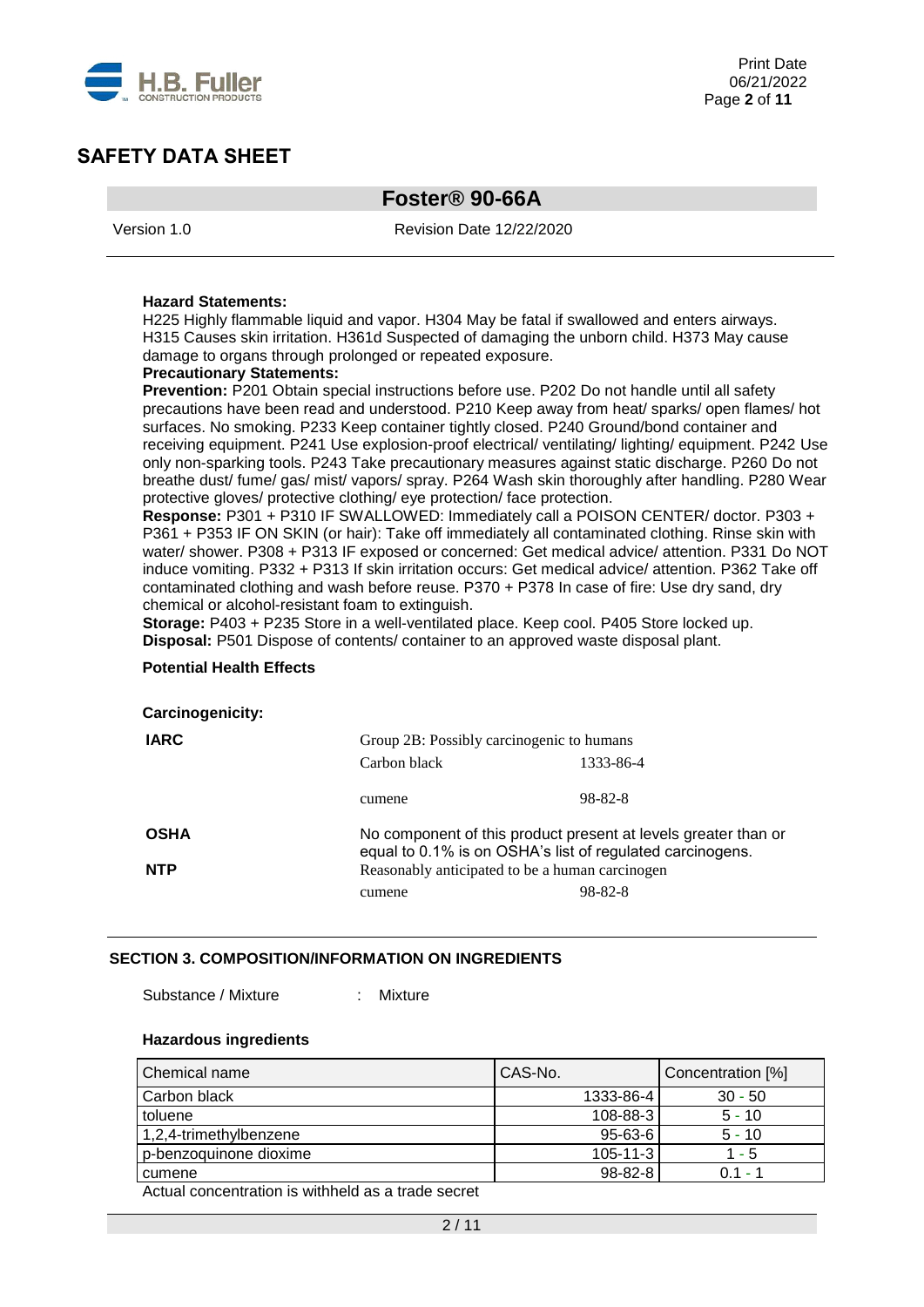

| Foster <sup>®</sup> 90-66A      |  |
|---------------------------------|--|
| <b>Revision Date 12/22/2020</b> |  |
|                                 |  |

### **SECTION 4. FIRST AID MEASURES**

| General advice          | : Show this material safety data sheet to the doctor in<br>attendance.                                                                                                    |
|-------------------------|---------------------------------------------------------------------------------------------------------------------------------------------------------------------------|
| If inhaled              | $\pm$ Move to fresh air.<br>If symptoms persist, call a physician.                                                                                                        |
| In case of skin contact | : Wash off with soap and water.<br>Get medical attention if irritation develops and persists.                                                                             |
| In case of eye contact  | : Flush eyes with water at least 15 minutes. Get medical<br>attention if eye irritation develops or persists.                                                             |
| If swallowed            | : Do NOT induce vomiting.<br>If victim is fully conscious, give a cupful of water.<br>Never give anything by mouth to an unconscious person.<br>Obtain medical attention. |

### **SECTION 5. FIRE-FIGHTING MEASURES**

| Suitable extinguishing media                      | : Use water spray, alcohol-resistant foam, dry chemical or<br>carbon dioxide.                          |
|---------------------------------------------------|--------------------------------------------------------------------------------------------------------|
| Specific hazards during fire<br>fighting          | : Cool closed containers exposed to fire with water spray.                                             |
| Special protective equipment<br>for fire-fighters | : In the event of fire, wear self-contained breathing apparatus.<br>Use personal protective equipment. |

### **SECTION 6. ACCIDENTAL RELEASE MEASURES**

| Personal precautions,<br>protective equipment and<br>emergency procedures | : Remove all sources of ignition.<br>Beware of vapors accumulating to form explosive<br>concentrations. Vapors can accumulate in low areas.<br>Refer to protective measures listed in sections 7 and 8. |
|---------------------------------------------------------------------------|---------------------------------------------------------------------------------------------------------------------------------------------------------------------------------------------------------|
| Environmental precautions                                                 | : Prevent spreading over a wide area (e.g., by containment or<br>oil barriers).                                                                                                                         |
| Methods and materials for<br>containment and cleaning up                  | : Soak up with inert absorbent material.<br>Sweep up and shovel into suitable containers for disposal.<br>Non-sparking tools should be used.                                                            |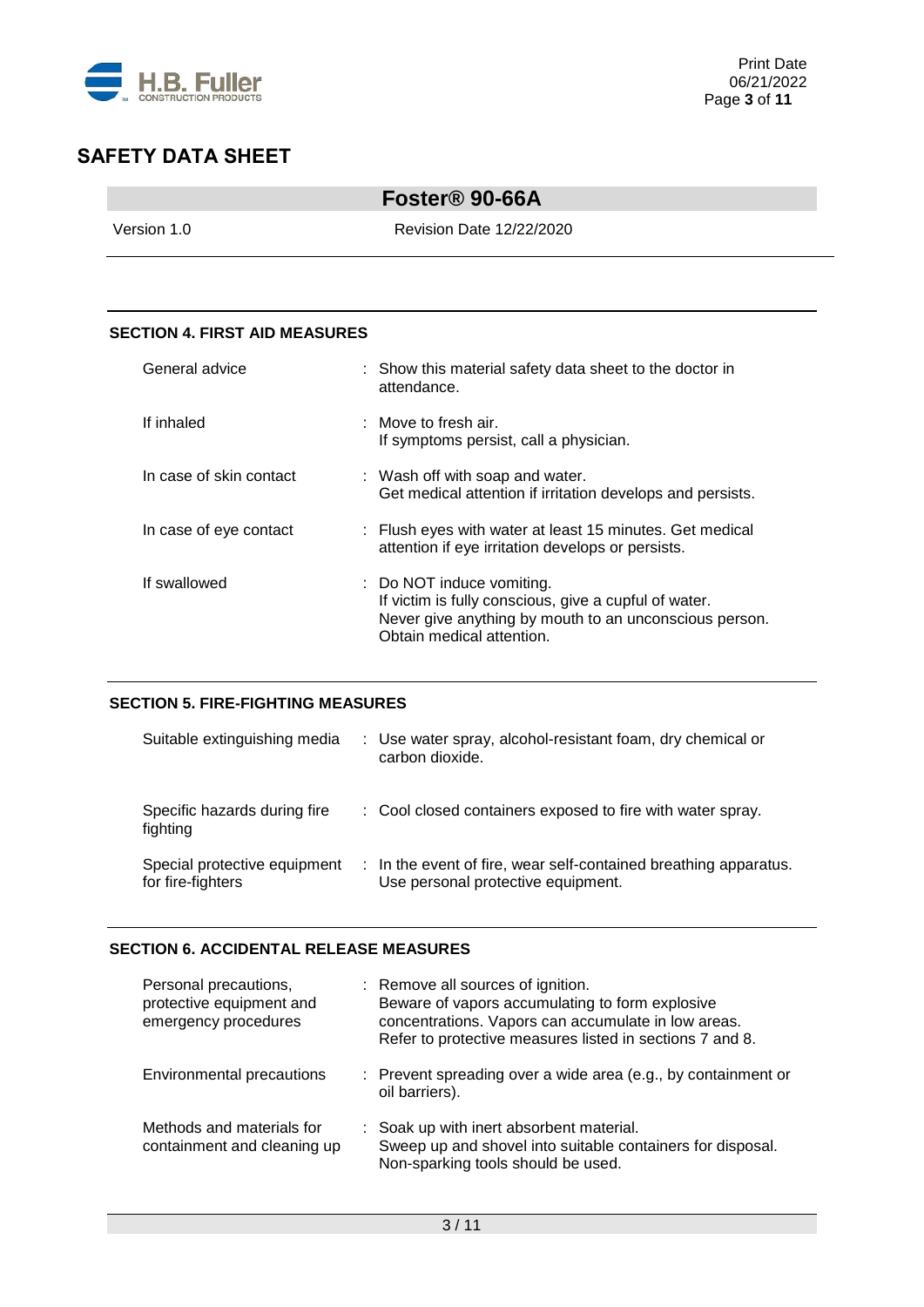

|                                        | Foster <sup>®</sup> 90-66A                                                                                                                                                                                                                                                                                    |
|----------------------------------------|---------------------------------------------------------------------------------------------------------------------------------------------------------------------------------------------------------------------------------------------------------------------------------------------------------------|
| Version 1.0                            | Revision Date 12/22/2020                                                                                                                                                                                                                                                                                      |
|                                        |                                                                                                                                                                                                                                                                                                               |
| <b>SECTION 7. HANDLING AND STORAGE</b> |                                                                                                                                                                                                                                                                                                               |
| Local/Total ventilation                | : Use only with adequate ventilation.                                                                                                                                                                                                                                                                         |
| Advice on safe handling                | : Avoid inhalation of vapor or mist.<br>Do not use in areas without adequate ventilation.<br>Keep away from fire, sparks and heated surfaces.<br>Keep container closed when not in use.<br>Take precautionary measures against static discharges.                                                             |
| Conditions for safe storage            | : Take measures to prevent the build up of electrostatic charge.<br>Use explosion-proof equipment.<br>Keep containers tightly closed in a dry, cool and well-<br>ventilated place.<br>Keep away from sources of ignition - No smoking.<br>Solvent vapors are heavier than air and may spread along<br>floors. |
| Materials to avoid                     | Strong oxidizing agents                                                                                                                                                                                                                                                                                       |

### **SECTION 8. EXPOSURE CONTROLS/PERSONAL PROTECTION**

### **Ingredients with workplace control parameters**

| Components   | CAS-No.   | Value type<br>(Form of<br>exposure)                | Control<br>parameters /<br>Permissible<br>concentration | <b>Basis</b>   |
|--------------|-----------|----------------------------------------------------|---------------------------------------------------------|----------------|
| Carbon black | 1333-86-4 | TWA                                                | $3.5$ mg/m $3$                                          | <b>ACGIH</b>   |
|              |           | <b>TWA</b>                                         | 3.5 mg/m3                                               | OSHA Z-1       |
|              |           | <b>TWA</b>                                         | 3.5 mg/m3                                               | OSHA P0        |
|              |           | <b>TWA</b><br>(Inhalable<br>particulate<br>matter) | $3$ mg/m $3$                                            | <b>ACGIH</b>   |
|              |           | <b>PEL</b>                                         | $3.5$ mg/m $3$                                          | <b>CAL PEL</b> |
| toluene      | 108-88-3  | <b>TWA</b>                                         | 20 ppm                                                  | <b>ACGIH</b>   |
|              |           | <b>TWA</b>                                         | 200 ppm                                                 | OSHA Z-2       |
|              |           | <b>CEIL</b>                                        | 300 ppm                                                 | OSHA Z-2       |
|              |           | Peak                                               | 500 ppm                                                 | OSHA Z-2       |
|              |           | TWA                                                | 100 ppm<br>375 mg/m3                                    | OSHA P0        |
|              |           | <b>STEL</b>                                        | 150 ppm<br>560 mg/m3                                    | OSHA P0        |
|              |           | PEL                                                | 10 ppm<br>37 mg/m3                                      | <b>CAL PEL</b> |
|              |           | C                                                  | 500 ppm                                                 | <b>CAL PEL</b> |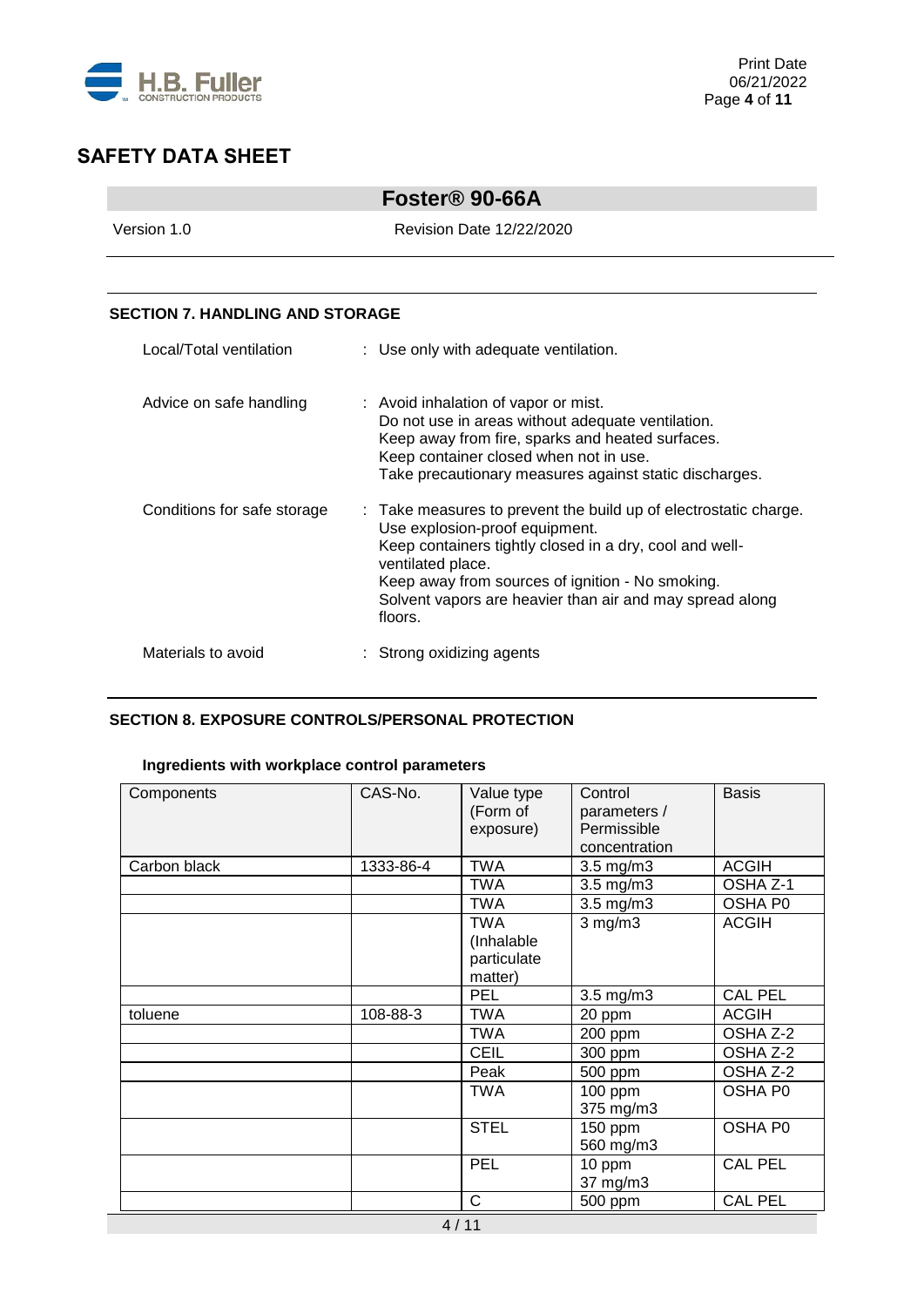

# **Foster® 90-66A**

Revision Date 12/22/2020

|        |         | <b>STEL</b> | 150 ppm<br>560 mg/m3 | <b>CAL PEL</b>   |
|--------|---------|-------------|----------------------|------------------|
| cumene | 98-82-8 | <b>TWA</b>  | 50 ppm               | <b>ACGIH</b>     |
|        |         | <b>TWA</b>  | 50 ppm<br>245 mg/m3  | <b>NIOSH REL</b> |
|        |         | <b>TWA</b>  | 50 ppm<br>245 mg/m3  | OSHA Z-1         |
|        |         | <b>TWA</b>  | 50 ppm<br>245 mg/m3  | OSHA P0          |
|        |         | <b>PEL</b>  | 50 ppm<br>245 mg/m3  | <b>CAL PEL</b>   |

| <b>Engineering measures</b>   | : Use local exhaust ventilation or other engineering controls to<br>minimize exposures.                                                                                                 |
|-------------------------------|-----------------------------------------------------------------------------------------------------------------------------------------------------------------------------------------|
| Personal protective equipment |                                                                                                                                                                                         |
| Respiratory protection        | : Use respiratory protection unless adequate local exhaust<br>ventilation is provided or exposure assessment demonstrates<br>that exposures are within recommended exposure guidelines. |
| Filter type                   | : Organic vapor Type                                                                                                                                                                    |
| Hand protection               |                                                                                                                                                                                         |
| Material                      | : Nitrile rubber                                                                                                                                                                        |
| Eye protection                | : Safety glasses with side-shields                                                                                                                                                      |
| Hygiene measures              | : Avoid contact with skin, eyes and clothing.<br>Provide adequate ventilation.                                                                                                          |

## **SECTION 9. PHYSICAL AND CHEMICAL PROPERTIES**

| Appearance<br>Color<br>Odor<br>Odor Threshold | liquid<br>black<br>solvent<br>No data available                          |
|-----------------------------------------------|--------------------------------------------------------------------------|
| Melting point/freezing point                  | : is not determined                                                      |
| Boiling point/boiling range                   | : is not determined                                                      |
| Evaporation rate<br>Upper explosion limit     | $:$ is not determined<br>: Upper flammability limit<br>is not determined |
| Lower explosion limit                         | : Lower flammability limit<br>is not determined                          |
| Density                                       | : $9.3 - 9.9$ lb/gal                                                     |
|                                               |                                                                          |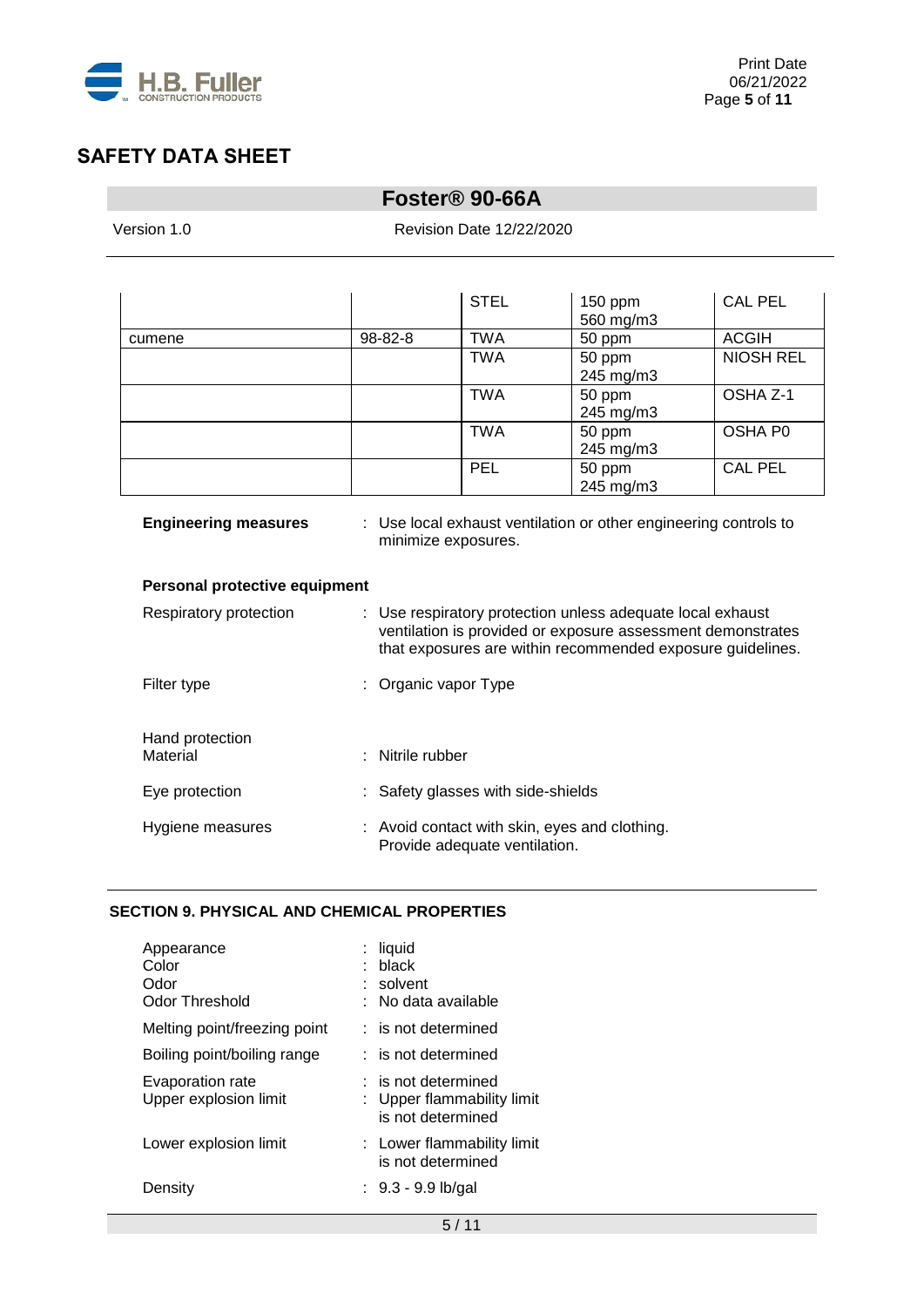

| Foster <sup>®</sup> 90-66A                                   |                                         |  |
|--------------------------------------------------------------|-----------------------------------------|--|
| Version 1.0                                                  | <b>Revision Date 12/22/2020</b>         |  |
| Solubility(ies)<br>Water solubility                          | $:$ is not determined                   |  |
| Partition coefficient: n-<br>octanol/water                   | : No data available                     |  |
| Autoignition temperature                                     | : is not determined                     |  |
| Viscosity<br>Viscosity, kinematic<br>VOC, less water, in g/l | : is not determined<br>$\therefore$ 318 |  |

## **SECTION 10. STABILITY AND REACTIVITY**

| Chemical stability                    | : The product is chemically stable.        |
|---------------------------------------|--------------------------------------------|
| Possibility of hazardous<br>reactions | : Hazardous polymerization does not occur. |
| Conditions to avoid                   | : Heat, flames and sparks.                 |
| Hazardous decomposition<br>products   | : Stable under normal conditions.          |

# **SECTION 11. TOXICOLOGICAL INFORMATION**

### **Acute toxicity**

| <b>Product:</b>                 |                                                                                                                       |
|---------------------------------|-----------------------------------------------------------------------------------------------------------------------|
| Acute oral toxicity             | : Acute toxicity estimate : $>$ 5,000 mg/kg<br>Method: Calculation method                                             |
| Acute inhalation toxicity       | : Acute toxicity estimate : 178.24 mg/l<br>Exposure time: 4 h<br>Test atmosphere: vapor<br>Method: Calculation method |
| Acute dermal toxicity           | : Acute toxicity estimate : $>$ 5,000 mg/kg<br>Method: Calculation method                                             |
| <b>Components:</b>              |                                                                                                                       |
| toluene:<br>Acute oral toxicity | : LD50 Oral Rat: 5,580 mg/kg                                                                                          |
| Acute inhalation toxicity       | : LC50 Rat: 12.5 mg/l<br>Exposure time: 4 h                                                                           |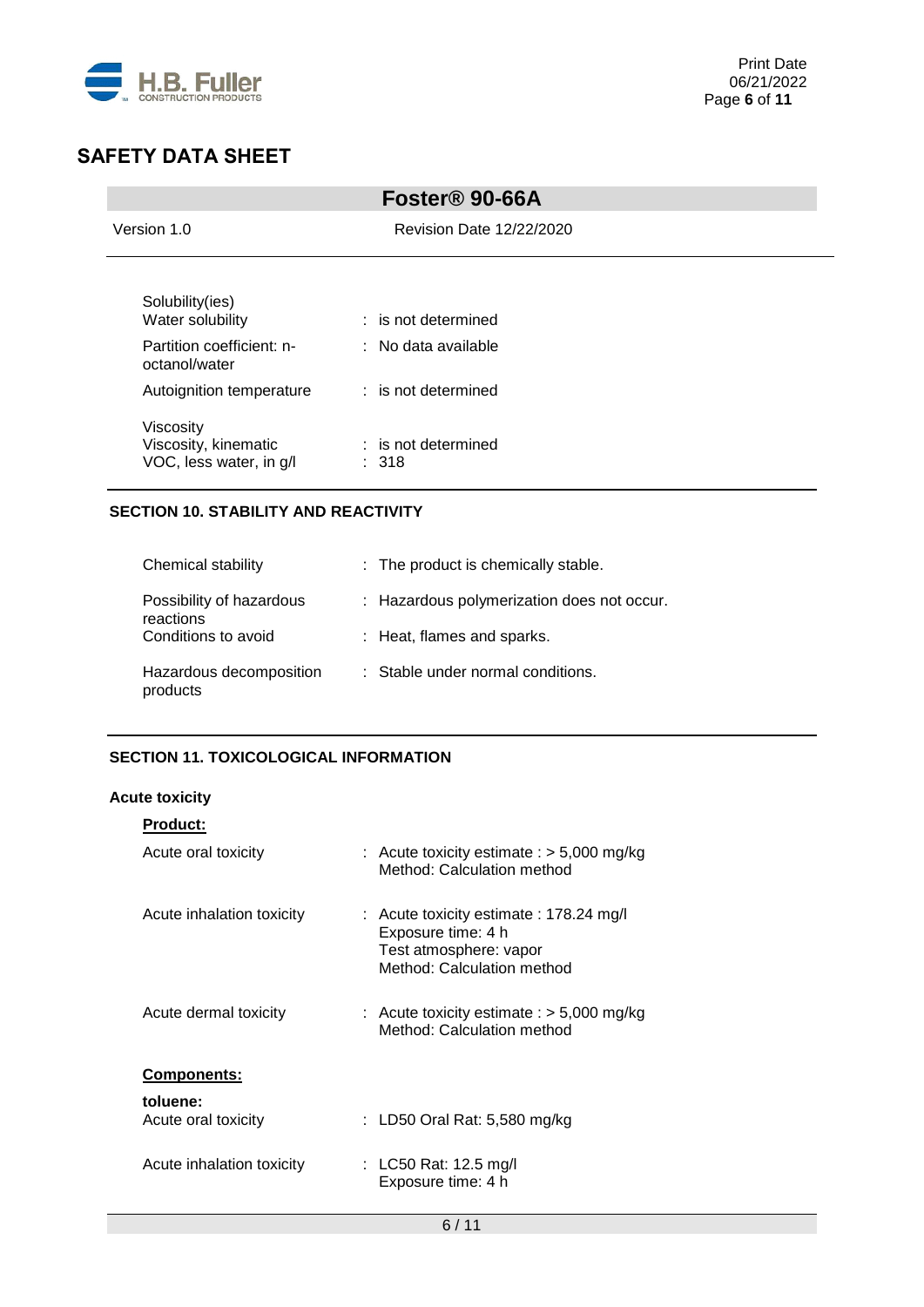

|                                   | Foster <sup>®</sup> 90-66A                |
|-----------------------------------|-------------------------------------------|
| Version 1.0                       | <b>Revision Date 12/22/2020</b>           |
|                                   |                                           |
| 1,2,4-trimethylbenzene:           |                                           |
| Acute oral toxicity               | : LD50 Oral Rat: 3,400 mg/kg              |
| Acute inhalation toxicity         | : LC50 Rat: 18 mg/l<br>Exposure time: 4 h |
|                                   | Test atmosphere: vapor                    |
| Acute dermal toxicity             | : LD50 Dermal Rabbit: $> 3,160$ mg/kg     |
| cumene:                           | : LD50 Oral Rat: 1,400 mg/kg              |
| Acute oral toxicity               |                                           |
| <b>Skin corrosion/irritation</b>  |                                           |
| No data available                 |                                           |
| Serious eye damage/eye irritation |                                           |
| No data available                 |                                           |
| Respiratory or skin sensitization |                                           |
| No data available                 |                                           |
| <b>Germ cell mutagenicity</b>     |                                           |
| No data available                 |                                           |
| Carcinogenicity                   |                                           |
| No data available                 |                                           |
| <b>Reproductive toxicity</b>      |                                           |
| No data available                 |                                           |
| <b>STOT-single exposure</b>       |                                           |
| No data available                 |                                           |
| <b>STOT-repeated exposure</b>     |                                           |
| No data available                 |                                           |
| <b>Aspiration toxicity</b>        |                                           |
| No data available                 |                                           |

## **SECTION 12. ECOLOGICAL INFORMATION**

**Ecotoxicity**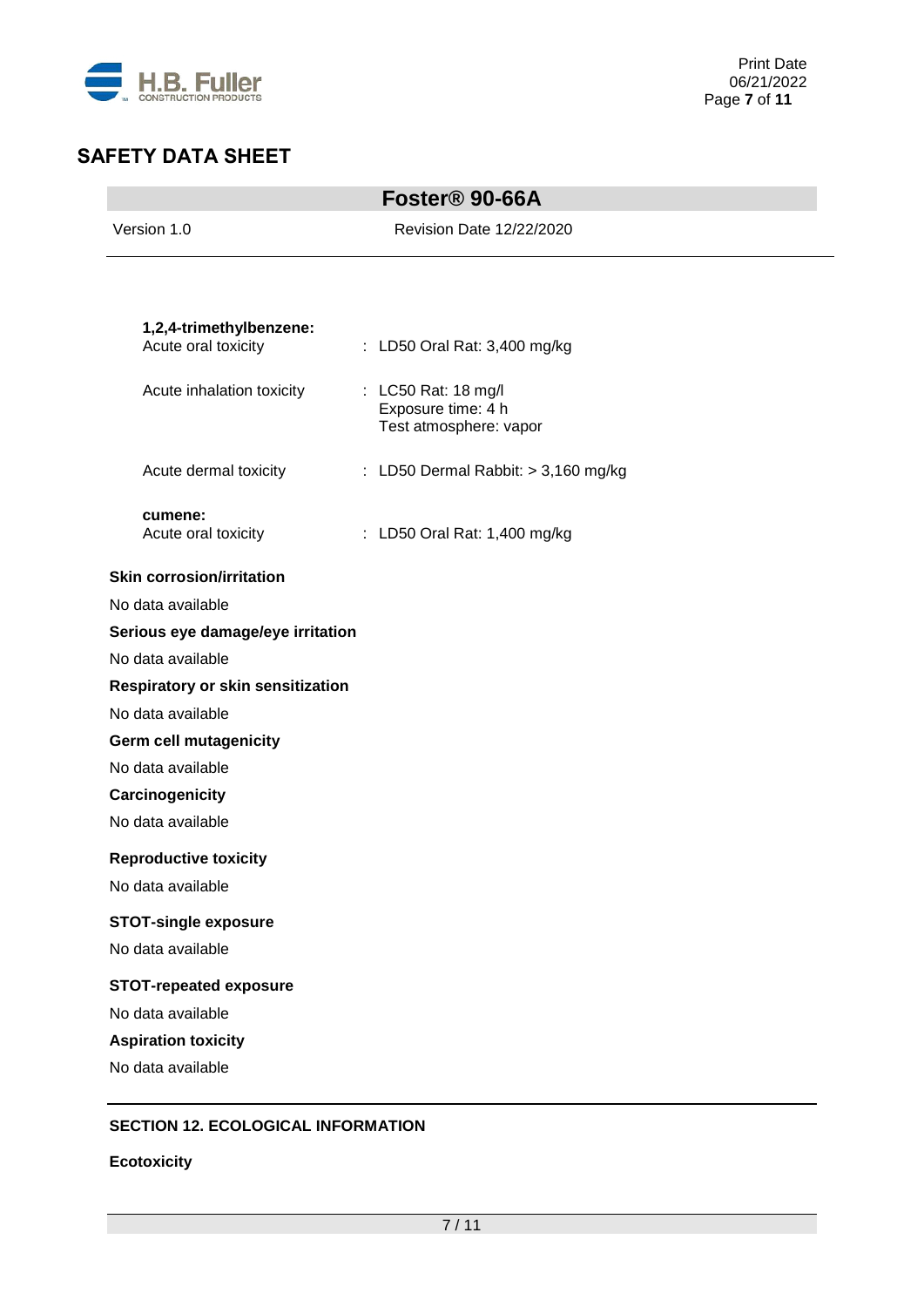

|                                                        | Foster <sup>®</sup> 90-66A                                                                                                  |
|--------------------------------------------------------|-----------------------------------------------------------------------------------------------------------------------------|
| Version 1.0                                            | <b>Revision Date 12/22/2020</b>                                                                                             |
| Components:<br>toluene:                                |                                                                                                                             |
| Toxicity to fish                                       | : LC50 (Oncorhynchus mykiss (rainbow trout)): 5.8 mg/l<br>Exposure time: 96 h<br>Test Method: semi-static test              |
| Toxicity to daphnia and other<br>aquatic invertebrates | : EC50 (Daphnia magna (Water flea)): 5.46 - 9.83 mg/l<br>Exposure time: 48 h<br>Test Method: static test                    |
| Toxicity to algae                                      | EC50 (Pseudokirchneriella subcapitata (microalgae)): 12.5<br>mg/l<br>Exposure time: 72 h<br>Test Type: static test          |
| 1,2,4-trimethylbenzene:                                |                                                                                                                             |
| Toxicity to fish                                       | : LC50 (Pimephales promelas (fathead minnow)): 7.19 - 8.28<br>mg/l<br>Exposure time: 96 h<br>Test Method: flow-through test |
| Toxicity to daphnia and other<br>aquatic invertebrates | : EC50 (Daphnia magna (Water flea)): 6.14 mg/l<br>Exposure time: 48 h<br>Test Method: static test                           |
| cumene:                                                |                                                                                                                             |
| Toxicity to fish                                       | : LC50 (Oncorhynchus mykiss (rainbow trout)): 2.7 mg/l<br>Exposure time: 96 h<br>Test Method: semi-static test              |
| Toxicity to daphnia and other<br>aquatic invertebrates | : EC50 (Daphnia magna (Water flea)): 0.6 mg/l<br>Exposure time: 48 h<br>Test Method: static test                            |
| Toxicity to algae                                      | EC50 (Pseudokirchneriella subcapitata (microalgae)): 2.6 mg/l<br>Exposure time: 72 h<br>Test Type: flow-through test        |
| <b>Persistence and degradability</b>                   |                                                                                                                             |
| No data available<br><b>Bioaccumulative potential</b>  |                                                                                                                             |
| <b>Mobility in soil</b>                                |                                                                                                                             |
| No data available                                      |                                                                                                                             |
| Other adverse effects                                  |                                                                                                                             |
| No data available                                      |                                                                                                                             |
|                                                        |                                                                                                                             |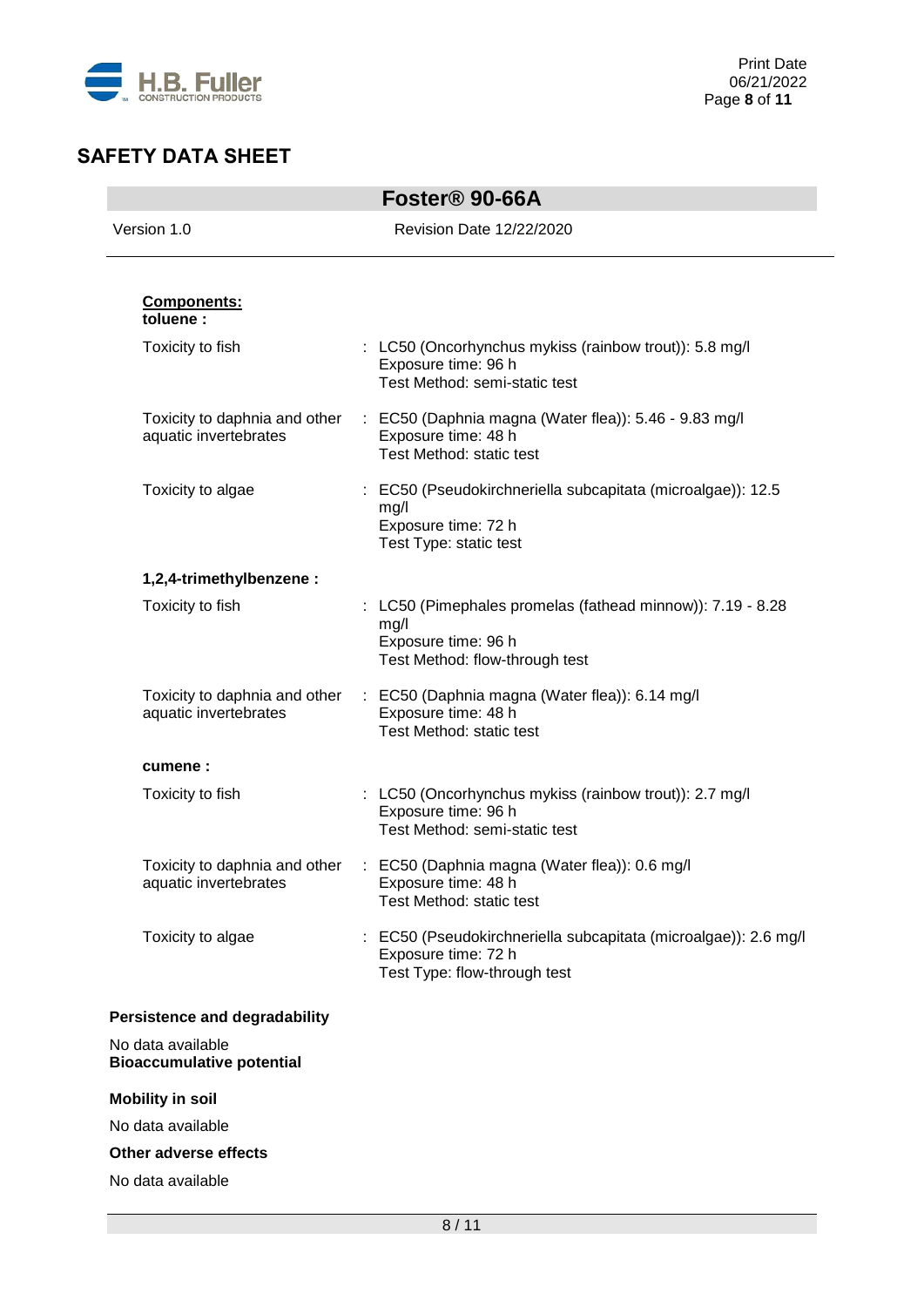

# **Foster® 90-66A**

Version 1.0 Revision Date 12/22/2020

## **SECTION 13. DISPOSAL CONSIDERATIONS**

#### **Disposal methods**

| Waste from residues | : This product meets the definition of hazardous waste under |
|---------------------|--------------------------------------------------------------|
|                     | the U.S. EPA Hazardous Waste Regulations 40 CFR 261. It is   |
|                     | ignitable waste class D001. Disposal via incineration is     |
|                     | recommended. Consult your state, local, or provincial        |
|                     | authorities for more restrictive requirements.               |
|                     | The hazard and precautionary statements displayed on the     |
|                     | label also apply to any residues left in the container.      |

### **SECTION 14. TRANSPORT INFORMATION**

### **Special precautions for user**

Not applicable

## **Domestic regulation**

| я<br>٧<br>× |  |
|-------------|--|
|             |  |

| UN/ID/NA number      |                | : 1139             |
|----------------------|----------------|--------------------|
| Proper shipping name |                | : Coating solution |
| Class                | : 3            |                    |
| Packing group        |                | : III              |
| Labels               | $\therefore$ 3 |                    |
| <b>ERG Code</b>      |                | : 127              |
| Marine pollutant     |                | no                 |

### **International Regulations**

## **IATA-DGR**

| UN/ID No.                                   | 1139                   |
|---------------------------------------------|------------------------|
| Proper shipping name                        | : Coating solution     |
| Packing group                               | : III                  |
| Labels                                      | : 3                    |
| Packing instruction<br>(passenger aircraft) | : Transport forbidden  |
| <b>IMDG-Code</b>                            |                        |
| UN number                                   | : 1139                 |
| Proper shipping name                        | $\pm$ COATING SOLUTION |
| Class                                       | : 3                    |
| Packing group                               | : III                  |
| Labels                                      | : 3                    |
| EmS Code                                    | : F-E, S-E             |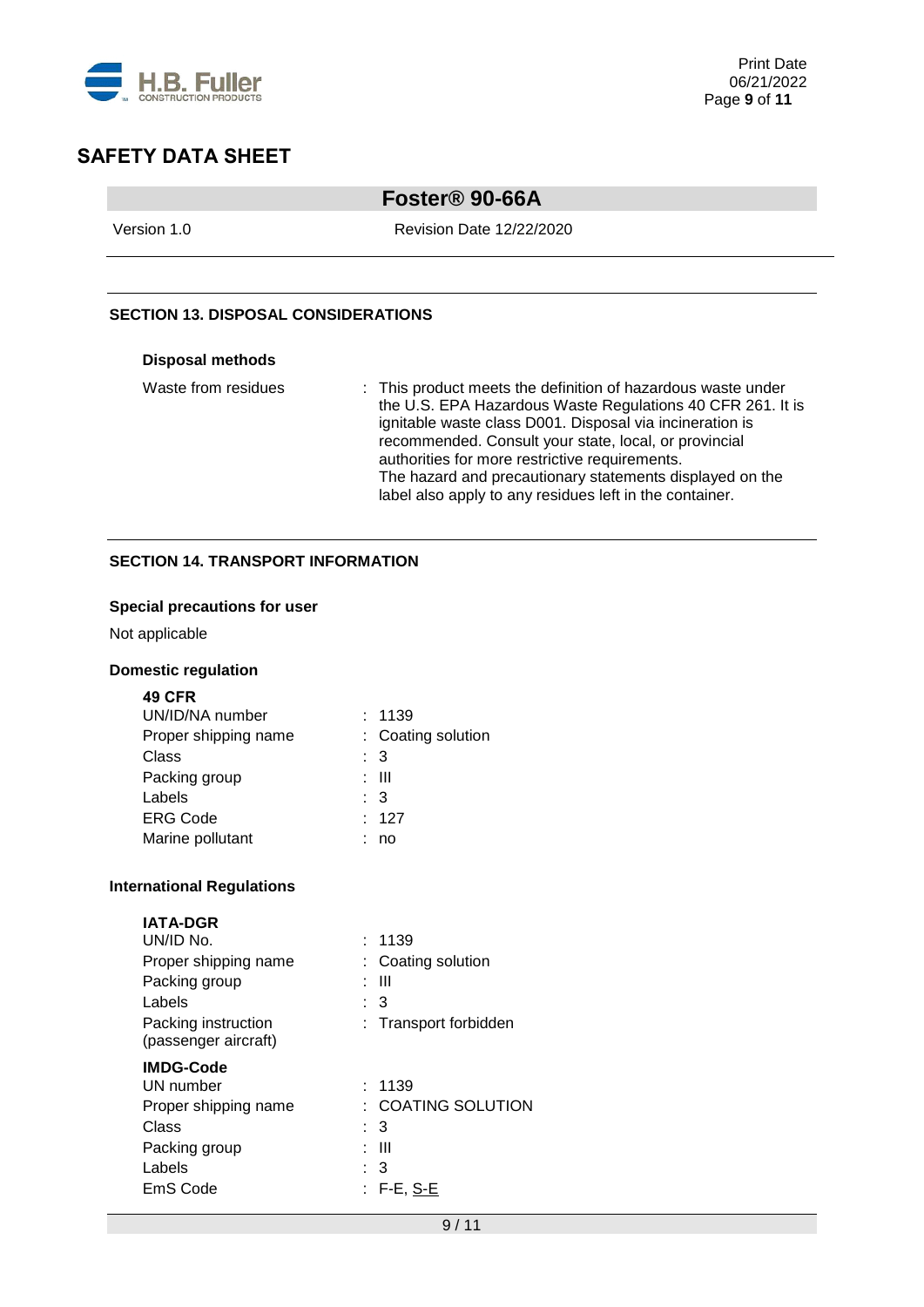

÷,

# **SAFETY DATA SHEET**

| Foster <sup>®</sup> 90-66A                                                                                                                                         |                                                                                                                 |                                                                                                                |  |
|--------------------------------------------------------------------------------------------------------------------------------------------------------------------|-----------------------------------------------------------------------------------------------------------------|----------------------------------------------------------------------------------------------------------------|--|
| Version 1.0                                                                                                                                                        | Revision Date 12/22/2020                                                                                        |                                                                                                                |  |
| Marine pollutant                                                                                                                                                   | : no                                                                                                            |                                                                                                                |  |
|                                                                                                                                                                    | Transport in bulk according to Annex II of MARPOL 73/78 and the IBC Code                                        |                                                                                                                |  |
| Not applicable for product as supplied.                                                                                                                            |                                                                                                                 |                                                                                                                |  |
| <b>SECTION 15. REGULATORY INFORMATION</b>                                                                                                                          |                                                                                                                 |                                                                                                                |  |
| SARA 311/312 Hazards<br>: Flammable (gases, aerosols, liquids, or solids)<br>Reproductive toxicity<br>Specific target organ toxicity (single or repeated exposure) |                                                                                                                 |                                                                                                                |  |
|                                                                                                                                                                    | Aspiration hazard<br>Skin corrosion or irritation                                                               |                                                                                                                |  |
| <b>SARA 302</b>                                                                                                                                                    | : This material does not contain any components with a section 302<br>EHS TPQ.                                  |                                                                                                                |  |
| <b>SARA 313</b>                                                                                                                                                    | : The following components are subject to reporting levels established<br>by SARA Title III, Section 313:       |                                                                                                                |  |
|                                                                                                                                                                    | toluene                                                                                                         | 108-88-3                                                                                                       |  |
|                                                                                                                                                                    | 1,2,4-trimethylbenzene<br>cumene                                                                                | 95-63-6<br>98-82-8                                                                                             |  |
| <b>Clean Air Act</b>                                                                                                                                               |                                                                                                                 |                                                                                                                |  |
| $61)$ :                                                                                                                                                            | The following chemical(s) are listed as HAP under the U.S. Clean Air Act, Section 112 (40 CFR                   |                                                                                                                |  |
| toluene                                                                                                                                                            |                                                                                                                 | 108-88-3                                                                                                       |  |
| xylene<br>cumene                                                                                                                                                   | 1330-20-7<br>98-82-8                                                                                            |                                                                                                                |  |
| <b>US State Regulations</b>                                                                                                                                        |                                                                                                                 |                                                                                                                |  |
| <b>California Prop 65</b>                                                                                                                                          | Please contact Supplier for more information.                                                                   |                                                                                                                |  |
|                                                                                                                                                                    | The ingredients of this product are reported in the following inventories:                                      |                                                                                                                |  |
| <b>TSCA</b><br><b>DSL</b>                                                                                                                                          | All substances listed as active on the TSCA inventory<br>All components of this product are on the Canadian DSL |                                                                                                                |  |
| <b>AICS</b>                                                                                                                                                        | On the inventory, or in compliance with the inventory                                                           |                                                                                                                |  |
| <b>ENCS</b>                                                                                                                                                        | On the inventory, or in compliance with the inventory                                                           |                                                                                                                |  |
| <b>KECI</b>                                                                                                                                                        | On the inventory, or in compliance with the inventory                                                           |                                                                                                                |  |
| <b>PICCS</b><br><b>IECSC</b>                                                                                                                                       |                                                                                                                 | On the inventory, or in compliance with the inventory<br>On the inventory, or in compliance with the inventory |  |
|                                                                                                                                                                    |                                                                                                                 |                                                                                                                |  |